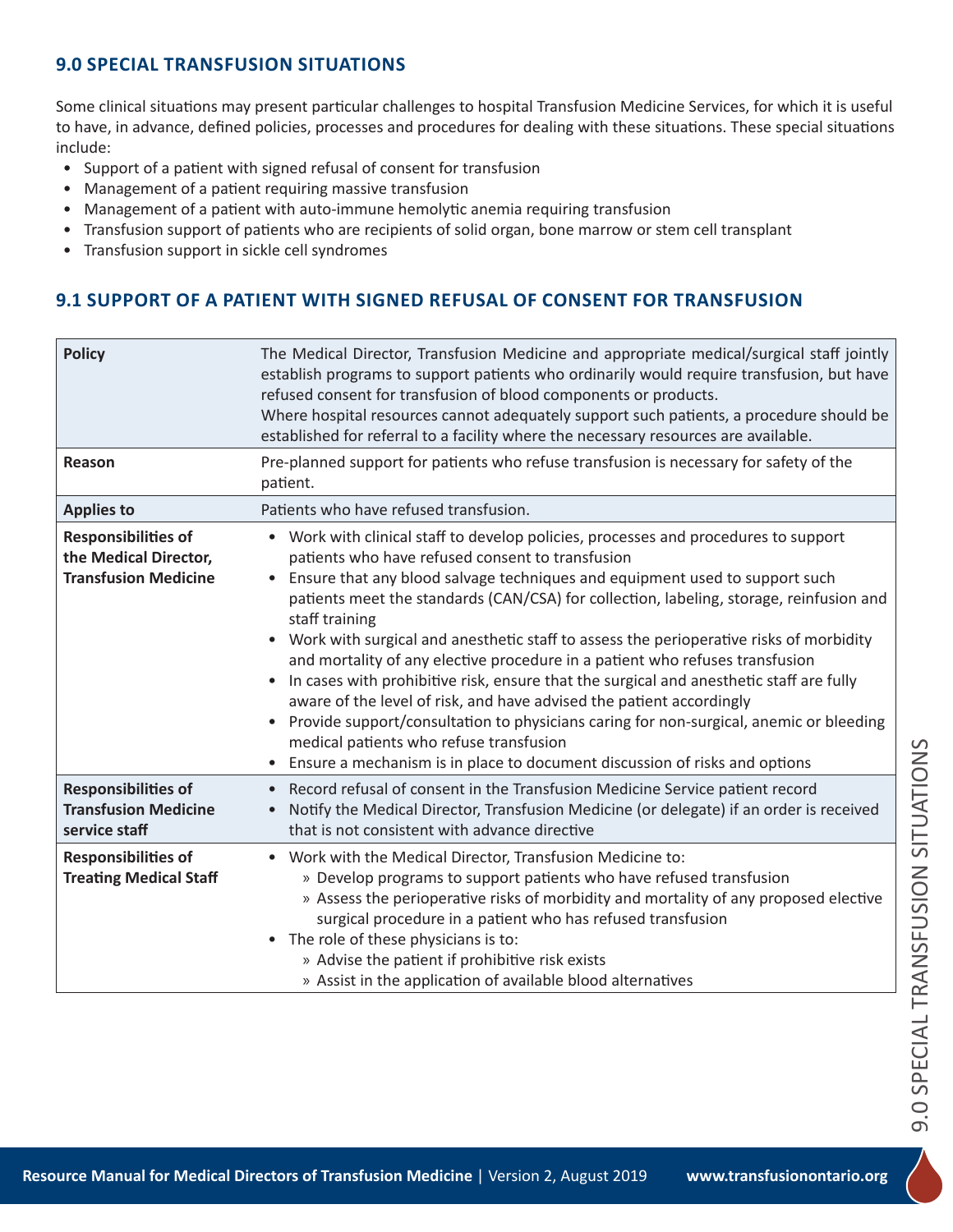| <b>Patient Management</b> | Alternatives to blood component and product transfusion include:<br>• Minimization of iatrogenic blood loss (e.g. limit laboratory testing, use of low volume<br>collection containers)<br>• Meticulous surgical technique<br>• Maintenance of circulating volume with crystalloid or colloid<br>• Where acceptable to the patient:<br>» Pre-surgical autologous blood donation (through CBS or hospital based autologous<br>collection program)<br>» Intraoperative cell salvage procedures<br>• Preoperative optimization of hemoglobin level:<br>» Iron, folate, vitamin B12, erythropoetin<br>• Pharmacological agents that minimize bleeding<br>» DDAVP, antifibrinolytic agents, vitamin K<br>• Anesthetic techniques to reduce blood loss (regional anesthesia) |
|---------------------------|------------------------------------------------------------------------------------------------------------------------------------------------------------------------------------------------------------------------------------------------------------------------------------------------------------------------------------------------------------------------------------------------------------------------------------------------------------------------------------------------------------------------------------------------------------------------------------------------------------------------------------------------------------------------------------------------------------------------------------------------------------------------|
|---------------------------|------------------------------------------------------------------------------------------------------------------------------------------------------------------------------------------------------------------------------------------------------------------------------------------------------------------------------------------------------------------------------------------------------------------------------------------------------------------------------------------------------------------------------------------------------------------------------------------------------------------------------------------------------------------------------------------------------------------------------------------------------------------------|

#### **REFERENCES**

3. AABB, 2014. 7. Aubuchon JP, 2011. 17. Bodnaruk ZM, 2004. 25. Callum JL, 2016. 60. Goodnough LT, 2003.

> 9.0 SPECIAL TRANSFUSION SITUATIONS 9.0 SPECIAL TRANSFUSION SITUATIONS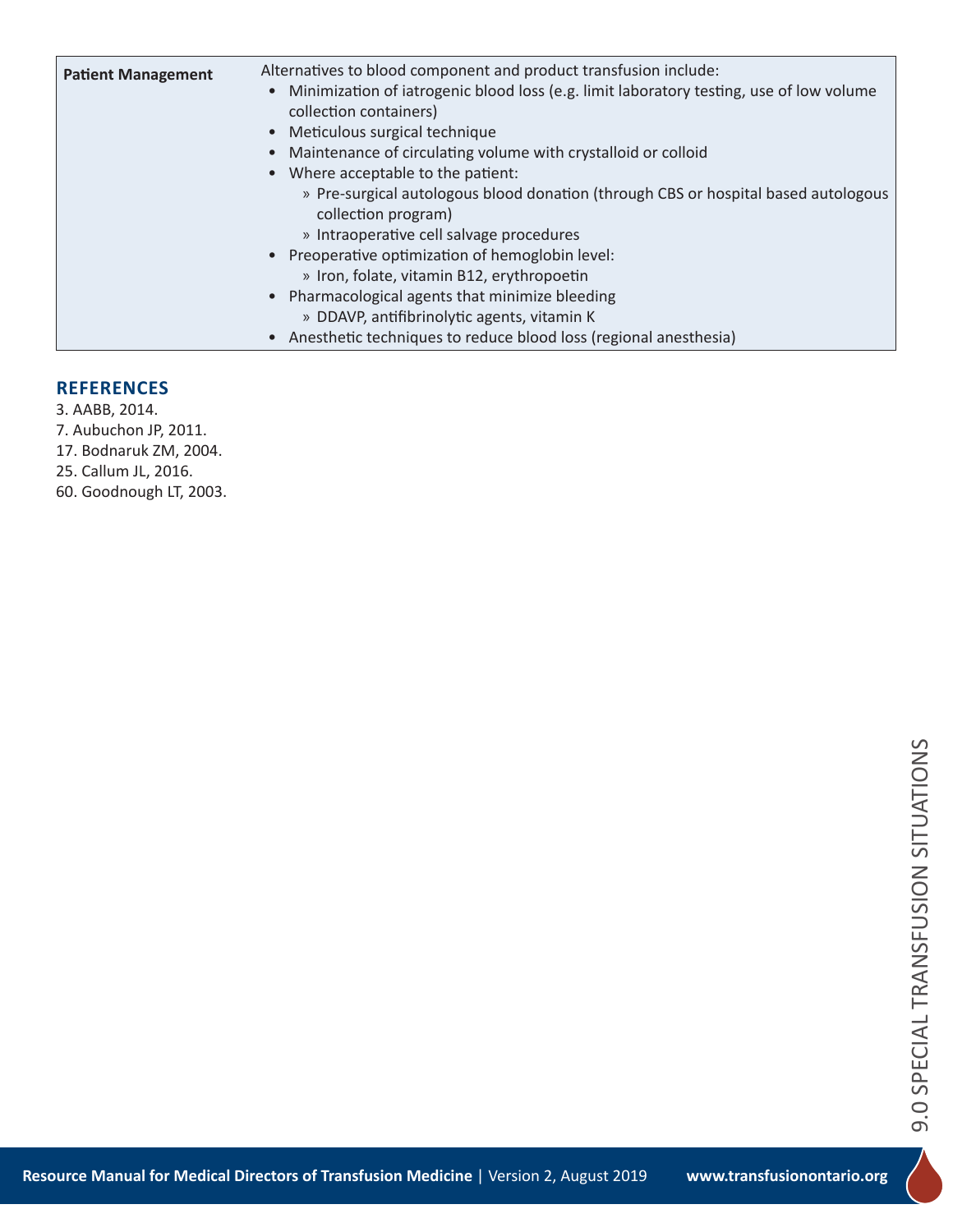# **9.2 MANAGEMENT OF PATIENT REQUIRING MASSIVE TRANSFUSION**

"Massive transfusion" is generally defined as requiring transfusion sufficient to replace one full circulating volume in less than 24 hours, or, in an adult, transfusion of 10 units or more in less than 24 hours.

| <b>Policy</b>                                                                      | The Transfusion Medicine Service has established guidelines for the management of<br>patients requiring massive transfusion, including the administration of blood components<br>and products and selection of red blood cells.                                                                                                                                                                                                                                                                                                                                                                                                                                                                                                                                                                                                                                                                                                                     |
|------------------------------------------------------------------------------------|-----------------------------------------------------------------------------------------------------------------------------------------------------------------------------------------------------------------------------------------------------------------------------------------------------------------------------------------------------------------------------------------------------------------------------------------------------------------------------------------------------------------------------------------------------------------------------------------------------------------------------------------------------------------------------------------------------------------------------------------------------------------------------------------------------------------------------------------------------------------------------------------------------------------------------------------------------|
| Reason                                                                             | Patients receiving massive transfusion are at risk for developing coagulopathies that<br>increase blood loss and contribute to morbidity and mortality.<br>Such patients may also deplete the Transfusion Medicine Service of specific components,<br>requiring changes to be made in blood group of components provided or incompatible<br>blood given to patients with alloantibodies.                                                                                                                                                                                                                                                                                                                                                                                                                                                                                                                                                            |
| <b>Applies to</b>                                                                  | Patients with severe blood loss requiring large volume, rapid transfusion, replacing at<br>least one total blood volume in less than 24 hours.                                                                                                                                                                                                                                                                                                                                                                                                                                                                                                                                                                                                                                                                                                                                                                                                      |
| <b>Responsibilities of</b><br>the Medical Director,<br><b>Transfusion Medicine</b> | • Work with clinical staff to establish a massive hemorrhage protocol to guide the<br>general conduct of massive transfusion events and periodically test the protocol<br>through simulation exercises<br>Ensure that the equipment for blood warming and cell salvage, and the training and<br>continuing assessment of competency of staff operating the equipment, meet the<br>required standards (CAN/CSA)<br>• Establish the requirements for appropriate laboratory monitoring<br>Be informed of any patients requiring massive transfusion<br>Be available to treating medical staff, to consult as required on transfusion measures<br>in individual cases                                                                                                                                                                                                                                                                                  |
| <b>Responsibilities of</b><br><b>Transfusion Medicine</b><br><b>Service staff</b>  | • Follow associated technical procedures<br>Consult with the Medical Director, Transfusion Medicine (or delegate) as indicated in<br>procedures or by circumstances                                                                                                                                                                                                                                                                                                                                                                                                                                                                                                                                                                                                                                                                                                                                                                                 |
| <b>Patient Management</b>                                                          | • Clinical transfusion decisions must often be made before Transfusion Medicine<br>Service examinations have been completed.<br>However, these examinations should be completed as promptly and frequently as<br>required by the clinical circumstances<br>In general, the bleeding patient should be transfused to maintain the following<br>parameters:<br>» Platelet count >50x10 <sup>9</sup> /L (with head injury >100x10 <sup>9</sup> /L)<br>$\textdegree$ INR < 1.8<br>» aPTT < 1.5 x normal<br>» Fibrinogen >1.5g/L<br>» Hemoglobin > 80g/L<br>Application of blood conservation strategies<br>» Antifibrinolytics<br>» Cell salvage<br>» Prompt surgical intervention<br>» Uterotonic agents in obstetrical hemorrhage<br>» Interventional radiology<br>» Avoidance of hypothermia and acidosis<br>In setting of massive uncontrolled hemorrhage, component therapy should be<br>administered according to the agreed protocol (see above) |

### **RESOURCES**

Ontario's Recommendations for Massive Hemorrhage Protocol available at http://transfusionontario.org/en/ documents/?cat=massive-hemorrhage-protocol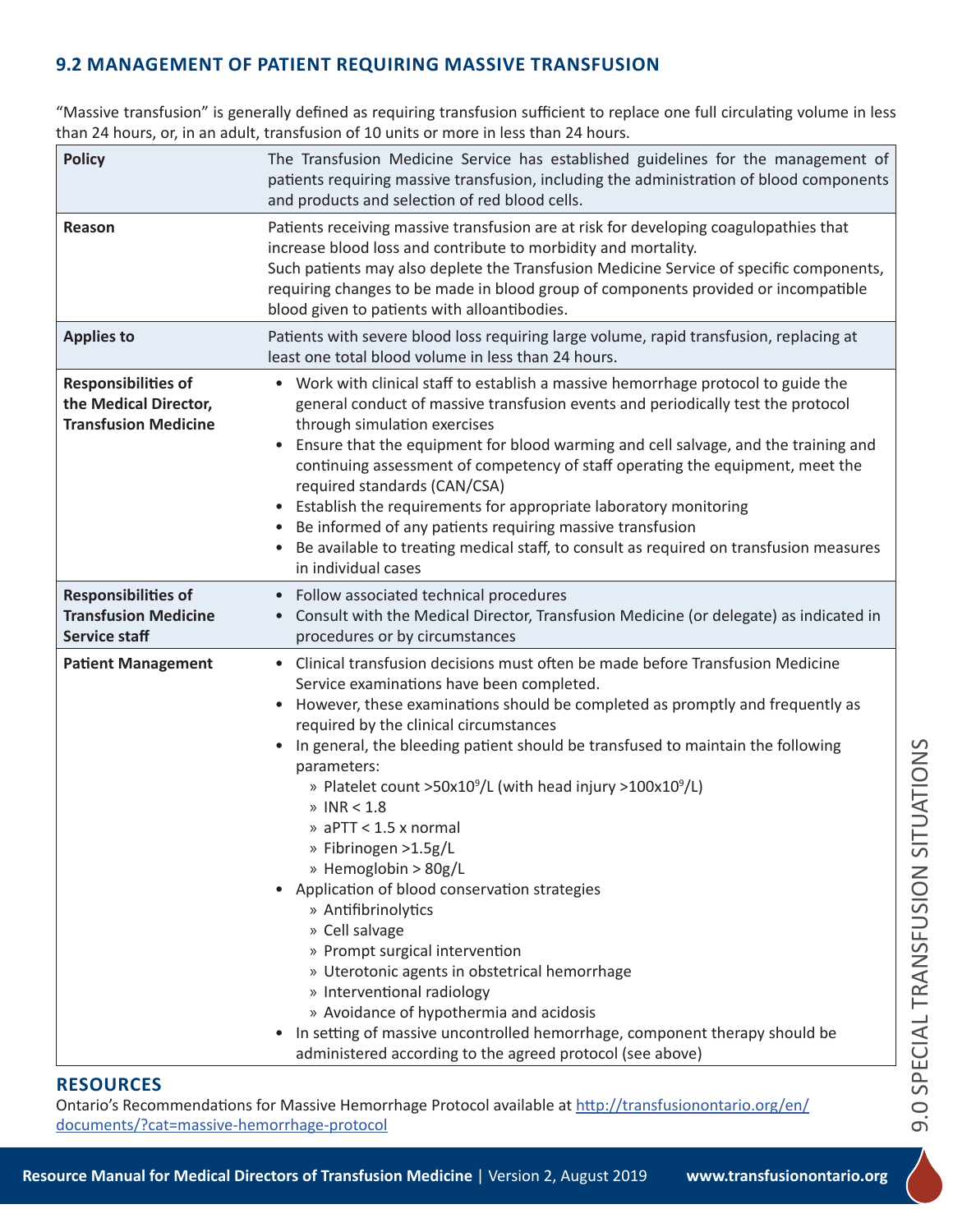### **9.3 SWITCHING ABO GROUP IN MASSIVE TRANSFUSION OR DURING INVENTORY SHORTAGE**

- Selection order of ABO compatible donor red blood cells is shown in table 9.1
- Selection order of ABO group of platelets or frozen plasma is shown in table 9.2
- It is not necessary to provide group specific cryoprecipitate because of the low volume of plasma (<10mls) in each unit. Non-group specific cryo is satisfactory for all blood groups. Pooling a mixture of blood groups together in one dose is not advised
- Urgent platelet transfusion should not be delayed in the event plasma compatible platelet units are not immediately available

| <b>Recipient ABO Group</b> | <b>1st Choice ABO</b><br>identical | 2nd Choice ABO<br>compatible | <b>3rd Choice ABO</b><br>compatible | <b>4th Choice ABO</b><br>compatible |
|----------------------------|------------------------------------|------------------------------|-------------------------------------|-------------------------------------|
|                            | Group O                            | None                         | None                                | None                                |
| A                          | Group A                            | Group O                      | None                                | <b>None</b>                         |
| B                          | Group B                            | Group O                      | None                                | None                                |
| AB                         | Group AB                           | Group A                      | Group B                             | Group O                             |

#### **Table 9.1. Selection Order of ABO Compatible Donor Red Blood Cells**

#### **Table 9.2. Selection Order of ABO Group for Platelets or Frozen Plasma**

| Recipient<br><b>ABO Group</b> | <b>Component Group</b><br><b>1st Choice</b> | <b>Component Group</b><br>2nd Choice | <b>Component Group</b><br><b>3rd Choice</b> | <b>Component Group</b><br><b>4th Choice</b> |
|-------------------------------|---------------------------------------------|--------------------------------------|---------------------------------------------|---------------------------------------------|
| AB                            | AB                                          | A*                                   | $B^*$                                       | ∩∗                                          |
| H                             | Α                                           | AB                                   | $B^*$                                       |                                             |
| В                             | B                                           | AB                                   | $A^*$                                       |                                             |
|                               |                                             |                                      | В                                           | AΒ                                          |

*\* Choices with incompatible plasma, listed in "least incompatible" order*

### **9.4 SWITCHING FROM RHD NEGATIVE TO RHD POSITIVE RED BLOOD CELLS IN MASSIVE TRANSFUSION**

It may not be possible to provide RhD negative blood for an RhD negative patient with massive transfusion. The following policies should be implemented for switching from RhD negative to RhD positive red blood cells:

- Prior to switching, if possible, confirm that the patient's plasma does not contain anti-D
- If a continuing transfusion requirement is expected to exceed the available supply of RhD negative blood, or if the patient is likely to require >4-8 units of red blood cells, the switch to RhD positive blood should be made early to conserve RhD negative stock for other recipients
- In general, patients expected to receive <4 units of packed cells in a single transfusion episode should not be switched unless RhD negative stocks are critically low
- RhD negative females of child bearing potential should only be switched to RhD positive blood under extraordinary circumstances. RhIG is **not recommended** when RhD positive red blood cells are given intentionally
- If RhD positive platelets must be transfused to an RhD negative female of child bearing potential, post-transfusion treatment with RhIG **is recommended**

**References:**

14. Bhella S, 2012.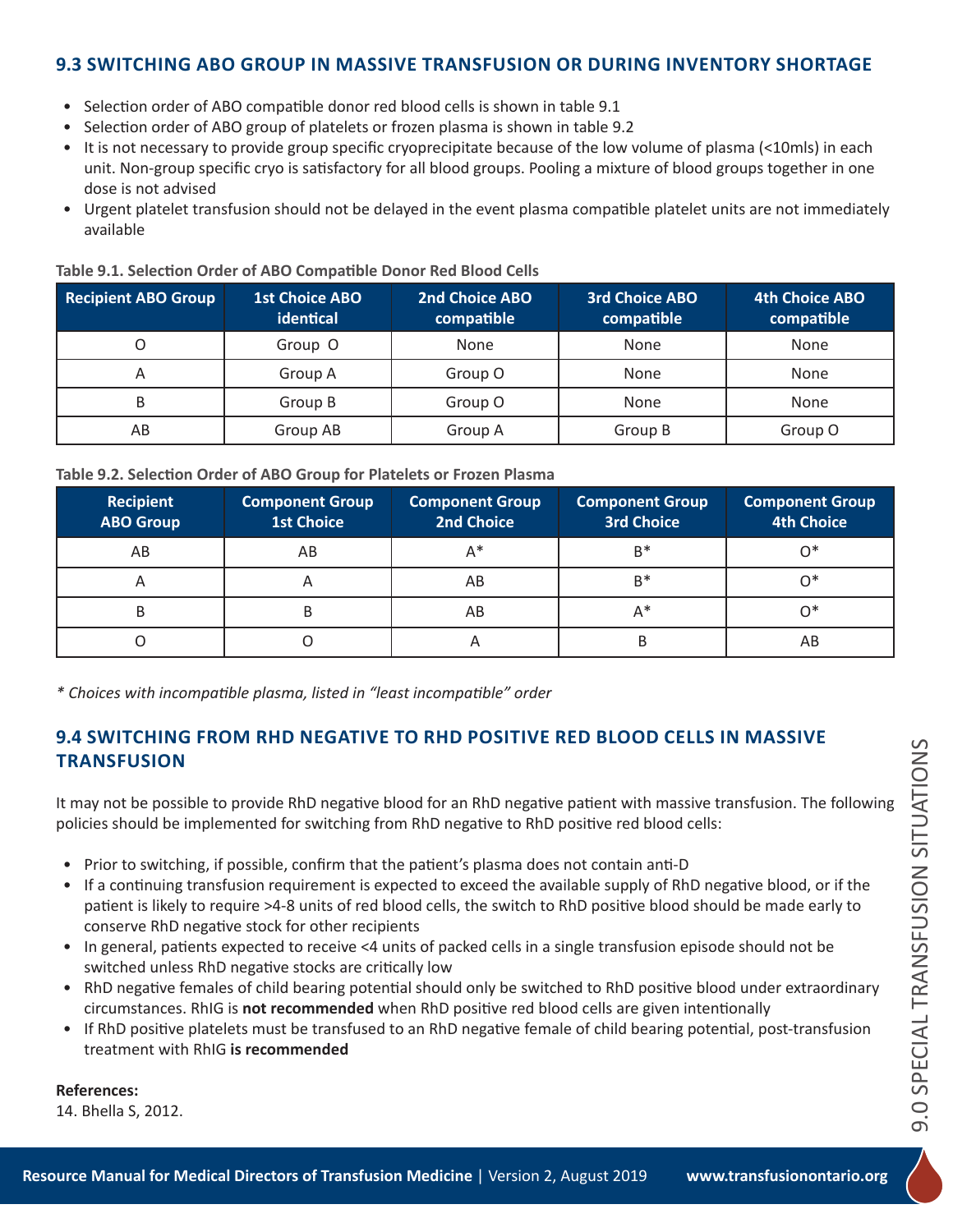## **9.5 MASSIVE TRANSFUSION IN A PATIENT WITH ALLOANTIBODIES**

- Provision of antigen negative units to patients with alloantibodies may not be possible during massive transfusion due to the volume of blood required
- If antigen positive units were transfused during active bleeding, subsequent transfusion should be with antigen negative units wherever possible
- The Medical Director, Transfusion Medicine (or delegate) must advise the treating physicians that incompatible units were transfused, advise of the risk of a delayed hemolytic transfusion reaction, and recommend the appropriate laboratory parameters to be monitored

#### **REFERENCES**

25. Callum JL, 2016.

- 27. CBS, Clinical Guide to Transfusion, 2011.
- 48. Dzik WH, 2011.

59. Goodnough LT, 2011.

142. Young PP, 2011.

### **9.6 TRANSFUSION MANAGEMENT OF AUTOIMMUNE HEMOLYTIC ANEMIA (AIHA)**

| <b>Policy</b>                                                                      | The Transfusion Medicine Service has established policies and guidelines to assist in the<br>management of patients with AIHA.                                                                                                                                                                                                                                                                                                                                                                                                                                                                                                                                                                                                                                                                                                                      |
|------------------------------------------------------------------------------------|-----------------------------------------------------------------------------------------------------------------------------------------------------------------------------------------------------------------------------------------------------------------------------------------------------------------------------------------------------------------------------------------------------------------------------------------------------------------------------------------------------------------------------------------------------------------------------------------------------------------------------------------------------------------------------------------------------------------------------------------------------------------------------------------------------------------------------------------------------|
| <b>Reason</b>                                                                      | Patients with auto-antibodies requiring transfusion may pose difficulties with compatibility<br>testing, and may be at risk for hemolytic transfusion reactions and/or developing<br>alloantibodies.<br>The Transfusion Medicine Service may be asked to determine whether the autoantibody<br>exhibits blood group antigen specificity or, in the presence of cold autoantibodies, whether<br>it shows a clinically significant thermal amplitude and titre.                                                                                                                                                                                                                                                                                                                                                                                       |
| <b>Responsibilities of</b><br>the Medical Director,<br><b>Transfusion Medicine</b> | • Be aware of such patients and oversee the laboratory investigations, and provide<br>guidance to Transfusion Medicine Service Staff, and consultative advice to attending<br>physicians<br>• Advise treating physicians of the likely duration of delay in obtaining compatible blood,<br>and where appropriate discuss possible transfer of the patient to specialized centre<br>with the necessary range of pre-transfusion testing ability<br>Establish the policies, processes and procedures for release of incompatible blood in<br>medical emergencies when complete pre-transfusion testing is not possible<br>Note: the term "least incompatible" should never be used as there is no clinical evidence<br>to support that the survival of transfused red blood cells can be predicted based on the<br>strength of a serological reaction |
| <b>Responsibilities of</b><br><b>Transfusion Medicine</b><br><b>Service staff</b>  | • Perform appropriate technical procedures<br>Expedite investigations to obtain compatible blood as promptly as possible, or to<br>exclude the possibility of underlying alloantibodies when compatible blood cannot be<br>obtained<br>Consult with the technical supervisor and/or the Medical Director, Transfusion<br>Medicine (or delegate) as indicated in technical procedures, or as necessary based on<br>the technologist's skills and experience, additional clinical information or results of<br>laboratory examination<br>Be prepared to send appropriate blood samples to a reference centre or Canadian<br>Blood Services for investigation when testing is beyond the scope of the hospital<br>laboratory                                                                                                                           |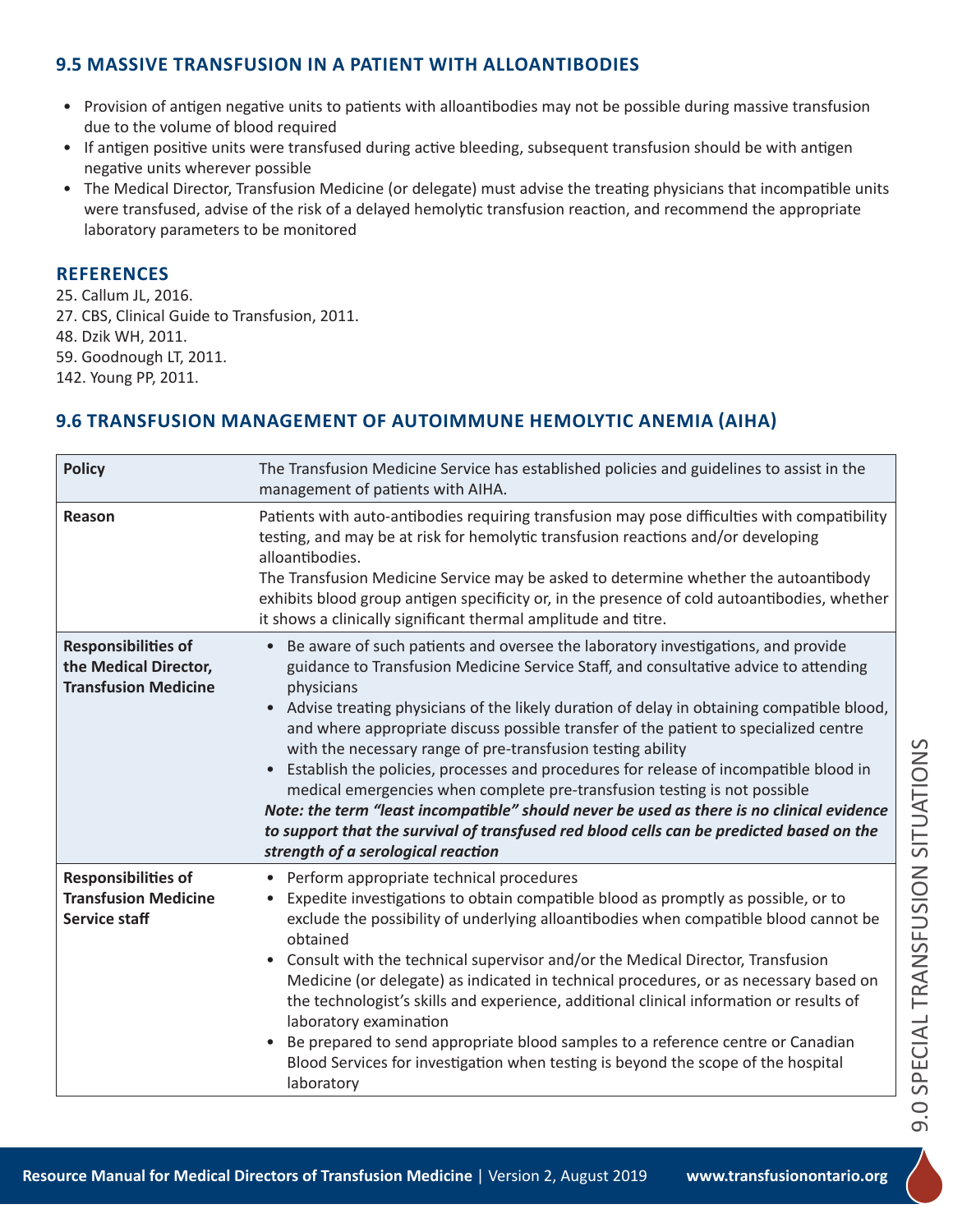| <b>Pre-transfusion</b><br>examination | Preliminary antibody investigation to determine whether the autoantibody exhibits<br>any blood group antigen specificity<br>Examinations to determine whether there are any underlying alloantibodies, using<br>additional technical devices such as autoadsorption, differential alloadsorption, pre-<br>warming methods<br>• So far as technically possible, determine the patient's red blood cell phenotype for<br>clinically significant antigens using a pre-transfusion sample, or when not available by<br>genotyping                                                                                                                                                                                                                                                                                                                                                                 |
|---------------------------------------|-----------------------------------------------------------------------------------------------------------------------------------------------------------------------------------------------------------------------------------------------------------------------------------------------------------------------------------------------------------------------------------------------------------------------------------------------------------------------------------------------------------------------------------------------------------------------------------------------------------------------------------------------------------------------------------------------------------------------------------------------------------------------------------------------------------------------------------------------------------------------------------------------|
| <b>Phenotype specificity</b>          | So far as possible, red blood cells provided for transfusion should not express clinically<br>significant antigens which the patient lacks (at minimum, red blood cells should be<br>matched for Rh and Kell antigens).                                                                                                                                                                                                                                                                                                                                                                                                                                                                                                                                                                                                                                                                       |
| <b>Patient management</b>             | In a patient in stable condition, hemoglobin levels as low as 60 g/L may be tolerated,<br>$\bullet$<br>to try to avoid exposing the patient to transfusion and possible alloantibody<br>development<br>In a symptomatic patient, blood transfusion should not be withheld even if the pre-<br>$\bullet$<br>transfusion investigation has not been completed<br>Patients failing to respond to RBC transfusion with an adequate post-transfusion rise<br>in Hb or who show evidence of hemolysis post-transfusion should be investigated for<br>incompatibility<br>Patients must be monitored closely for signs and symptoms of acute hemolysis and for<br>$\bullet$<br>response to each unit with a Hb estimation<br>If autoantibody demonstrating 'e' like specificity and patient is E negative, blood<br>$\bullet$<br>selected for transfusion should be E negative rather than e negative |

# **REFERENCES**

2. AABB, 2017. 10. Barros MMO, 2010. 15. Blackall DP, 2011. 55. Garratty G, 2010. 97. Ness PM, 2006. 103. Petz LD, 2003.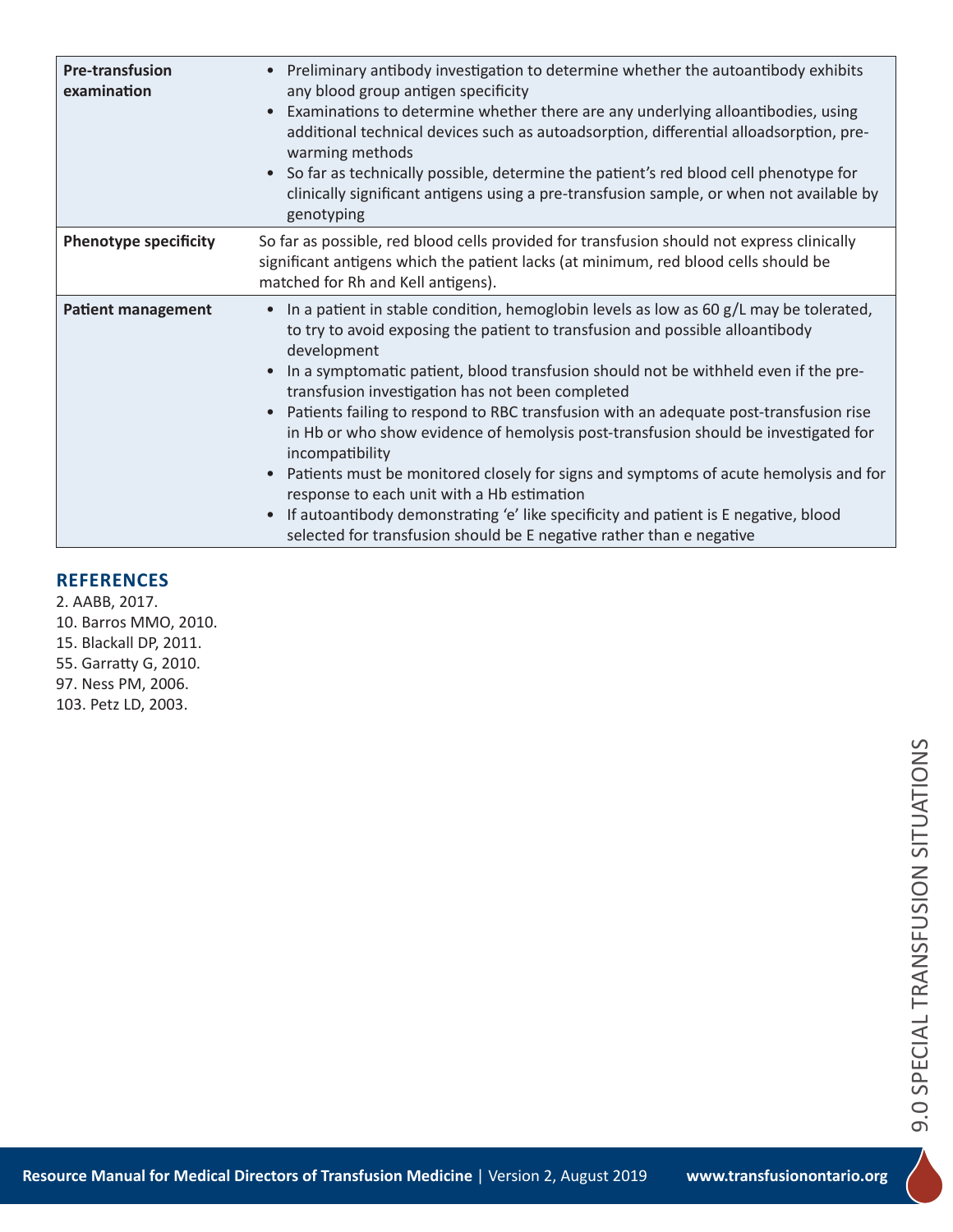# **9.7 TRANSFUSION SUPPORT FOR PATIENTS FOLLOWING SOLID ORGAN OR ALLOGENEIC BONE MARROW OR STEM CELL TRANSPLANT**

| <b>Policy</b>                                                                      | The Transfusion Medicine Service in Centres performing transplant procedures shall have<br>policies, processes and procedures to address the special needs of transplant patients for<br>blood transfusion.<br>In hospitals that are not transplant centres, the Transfusion Medicine Service providing post-<br>transplant care will be guided by the transfusion policies and practices of the Transplant<br>Centre where the transplant procedure was carried out.                                                                                                                                                                                                                                                                                                                                                                                                                                                                                                                                                             |
|------------------------------------------------------------------------------------|-----------------------------------------------------------------------------------------------------------------------------------------------------------------------------------------------------------------------------------------------------------------------------------------------------------------------------------------------------------------------------------------------------------------------------------------------------------------------------------------------------------------------------------------------------------------------------------------------------------------------------------------------------------------------------------------------------------------------------------------------------------------------------------------------------------------------------------------------------------------------------------------------------------------------------------------------------------------------------------------------------------------------------------|
| Reason                                                                             | Recipients of non-identical ABO/Rh organs or stem cells may demonstrate blood typing<br>anomalies and may be at risk for hemolytic events.<br>Transplant patients may be discharged to their community prior to complete recovery.<br>Transfusion policies may not be identical for all transplant centres.                                                                                                                                                                                                                                                                                                                                                                                                                                                                                                                                                                                                                                                                                                                       |
| <b>Responsibilities of</b><br>the Medical Director,<br><b>Transfusion Medicine</b> | <b>Transplant Centre:</b><br>Establish policies, processes and procedures to address the particular problems of<br>post-transplant blood transfusion practice in patients receiving non-identical ABO/Rh<br>group organs/stem cells<br>When such patients are discharged to the community, establish a mechanism to<br>ensure that the Transfusion Medicine Service and the treating physician in that<br>community are informed as to how the patient's particular transfusion requirements<br>should be met<br>Patients should be informed in writing of their transfusion requirements<br><b>Receiving hospital:</b><br>Be aware of post-transplant patients and their particular needs as communicated by<br>the transplant centre staff<br>Liaise with the treating physician to accommodate the patient's particular<br>requirements<br>Inform Transfusion Medicine Service staff of the patient's particular requirements and<br>$\bullet$<br>ensure they are entered in the patient's Transfusion Medicine Service record |
| <b>Responsibilities of</b><br><b>Transfusion Medicine</b><br><b>Service staff</b>  | • Follow associated technical procedures<br>Check the patient record for specific instructions regarding irradiation and blood group<br>$\bullet$<br>requirements<br>Consult with the Medical Director, Transfusion Medicine (or delegate) as indicated by<br>procedures or circumstances                                                                                                                                                                                                                                                                                                                                                                                                                                                                                                                                                                                                                                                                                                                                         |

#### **REFERENCES**

38. Cohn CS, 2015. 41. Daniel-Johnson J, 2011. 104. Petz LD, 1987 126. Slichter SJ, 1998.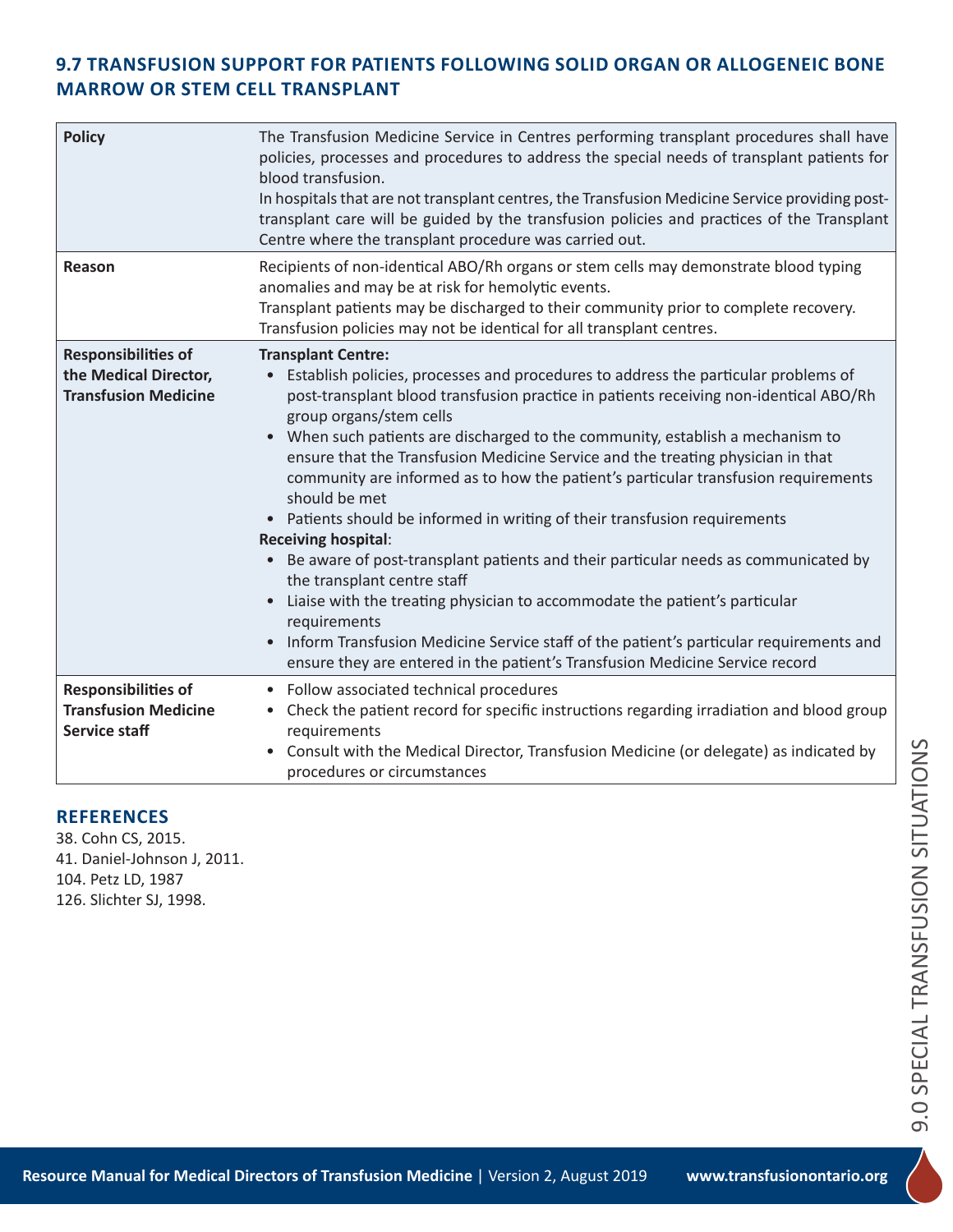# **9.8 TRANSFUSION SUPPORT OF PATIENTS WITH SICKLE CELL SYNDROMES**

| <b>Policy</b>                                                                      | The Medical Director, Transfusion Medicine and appropriate medical/surgical staff jointly<br>establish policies, processes and procedures for the management of patients with sickle cell<br>syndromes requiring blood transfusion.                                                                                                                                                                                                                                                                                                                                                                                                                                                                                                                                                                                                                                                                                                                                                                                                                                                                                                                                                                                                                                                                                                                                                                               |
|------------------------------------------------------------------------------------|-------------------------------------------------------------------------------------------------------------------------------------------------------------------------------------------------------------------------------------------------------------------------------------------------------------------------------------------------------------------------------------------------------------------------------------------------------------------------------------------------------------------------------------------------------------------------------------------------------------------------------------------------------------------------------------------------------------------------------------------------------------------------------------------------------------------------------------------------------------------------------------------------------------------------------------------------------------------------------------------------------------------------------------------------------------------------------------------------------------------------------------------------------------------------------------------------------------------------------------------------------------------------------------------------------------------------------------------------------------------------------------------------------------------|
| Reason                                                                             | Patients with sickle cell syndromes (homozygous sickle cell disease,<br>hemoglobin S/C disease, hemoglobin S/beta-thalassemia) have particular transfusion<br>requirements because of:<br>• Increased blood viscosity due to presence of high concentrations of HbS<br>• Increased liability to allo-immunization and risk of hemolytic transfusion reactions as<br>a result of frequent red blood cell transfusion and genetic differences between sickle<br>cell patients and the general blood donor pool                                                                                                                                                                                                                                                                                                                                                                                                                                                                                                                                                                                                                                                                                                                                                                                                                                                                                                      |
| <b>Responsibilities of</b><br>the Medical Director,<br><b>Transfusion Medicine</b> | Ensure that patients with sickle cell syndromes are so identified in the Transfusion<br>Medicine Service records<br>• Ensure that information on the patient's extended red blood cell phenotyping test<br>results are recorded in the Transfusion Medicine Service records<br>• This information may be obtained:<br>» By referring appropriate samples to a reference laboratory or CBS<br>» By contacting Central Ontario CBS Registry of patients with sickle cell syndromes.<br>(Central Ontario only 416-313-4675)<br>• Establish policies, processes and procedures to optimize the extended phenotypic<br>matching of donor red blood cells to patients requiring transfusion<br>Establish guidelines for red blood cell transfusion in sickle-cell patients because of<br>significant differences in transfusion indications in different clinical situations in this<br>patient population<br>• Where appropriate, consult with an expert in transfusion medicine in cases presenting<br>challenges in clinical decision-making regarding transfusion support<br>Consult with the treating physician regarding the provision of suitable donor red blood<br>cells in a clinically appropriate time frame<br>Ensure that any equipment used for exchange transfusion and the competency of staff<br>$\bullet$<br>operating the equipment meets Canadian Standards Association requirements (CAN/<br>CSA) |
| <b>Responsibilities of</b><br><b>Transfusion Medicine</b><br>Service staff         | • Follow policies and procedures as written<br>Notify the Medical Director, Transfusion Medicine when informed of a request for red<br>blood cells for transfusion, or otherwise, of the presence of a sickle cell syndrome<br>patient in the hospital if unable to obtain appropriate red blood cells and/or order is<br>outside of sickle cell transfusion guidelines                                                                                                                                                                                                                                                                                                                                                                                                                                                                                                                                                                                                                                                                                                                                                                                                                                                                                                                                                                                                                                           |
| <b>Responsibilities of the</b><br>treating physician                               | To work with the Medical Director, Transfusion Medicine to arrange the optimal red<br>$\bullet$<br>blood cell transfusion regime in a clinically timely fashion. This may involve:<br>» Simple red blood cell transfusion<br>» Exchange transfusion of red blood cells<br>» Transfer to a centre experienced in management of transfusion in patients with<br>sickle cell syndromes                                                                                                                                                                                                                                                                                                                                                                                                                                                                                                                                                                                                                                                                                                                                                                                                                                                                                                                                                                                                                               |